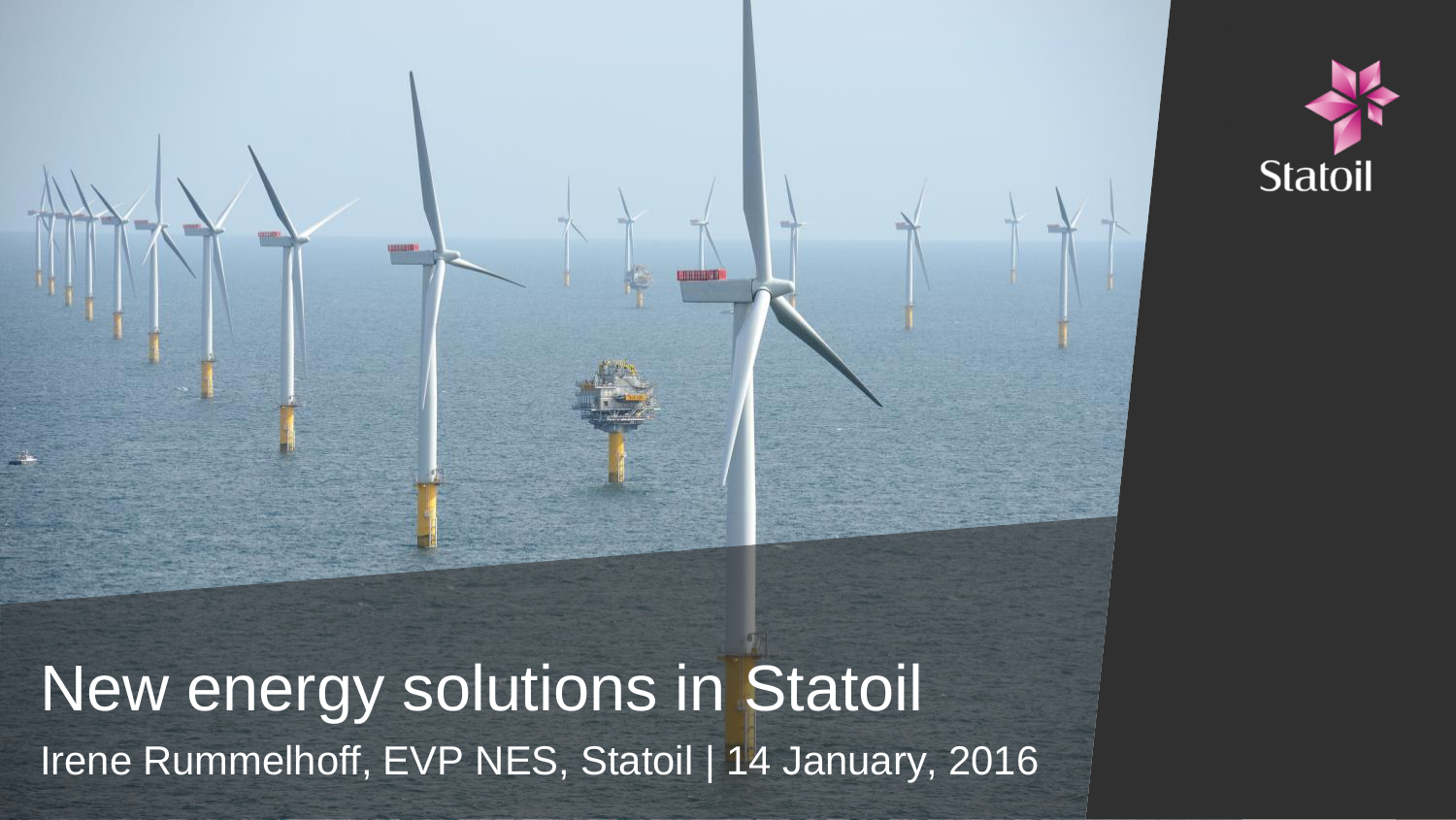### Forward-looking statements

This presentation contains certain forward-looking statements that involve risks and uncertainties. In some cases, we use words such as "ambition", "continue", "could", "estimate", "expect", "focus", "likely", "may", "outlook", "plan", "strategy", "will", "guidance" and similar expressions to identify forward-looking statements. All statements other than statements of historical fact, including, among others, statements regarding future financial position, results of operations and cash flows; changes in the fair value of derivatives; future financial ratios and information; future financial or operational portfolio or performance; future market position and conditions; business strategy; growth strategy; future impact of accounting policy judgments; sales, trading and market strategies; research and development initiatives and strategy; projections and future impact related to efficiency programs, market outlook and future economic projections and assumptions; competitive position; projected regularity and performance levels; expectations related to our recent transactions and projects, completion and results of acquisitions, disposals and other contractual arrangements; reserve information; future margins; projected returns; future levels, timing or development of capacity, reserves or resources; future decline of mature fields; planned maintenance (and the effects thereof); oil and gas production forecasts and reporting; domestic and international growth, expectations and development of production, projects, pipelines or resources; estimates related to production and development levels and dates; operational expectations, estimates, schedules and costs; exploration and development activities, plans and expectations; projections and expectations for upstream and downstream activities; oil, gas, alternative fuel and energy prices; oil, gas, alternative fuel and energy supply and demand; natural gas contract prices; timing of gas off-take; technological innovation, implementation, position and expectations; projected operational costs or savings; projected unit of production cost; our ability to create or improve value; future sources of financing; exploration and project development expenditure; effectiveness of our internal policies and plans; our ability to manage our risk exposure; our liquidity levels and management; estimated or future liabilities, obligations or expenses and how such liabilities, obligations and expenses are structured; expected impact of currency and interest rate fluctuations; expectations related to contractual or financial counterparties; capital expenditure estimates and expectations; projected outcome, objectives of management for future operations; impact of PSA effects; projected impact or timing of administrative or governmental rules, standards, decisions, standards or laws (including taxation laws); estimated costs of removal and abandonment; estimated lease payments, gas transport commitments and future impact of legal proceedings are forward-looking statements. You should not place undue reliance on these forward-looking statements. Our actual results could differ materially from those anticipated in the forward-looking statements for many reasons.

These forward-looking statements reflect current views about future events and are, by their nature, subject to significant risks and uncertainties because they relate to events and depend on circumstances that will occur in the future. There are a number of factors that could cause actual results and developments to differ materially from those expressed or implied by these forward-looking statements, including levels of industry product supply, demand and pricing; price and availability of alternative fuels; currency exchange rate and interest rate fluctuations; the political and economic policies of Norway and other oil-producing countries; EU directives; general economic conditions; political and social stability and economic growth in relevant areas of the world; the sovereign debt situation in Europe; global political events and actions, including war, terrorism and sanctions; security breaches; situation in Ukraine; changes or uncertainty in or noncompliance with laws and governmental regulations; the timing of bringing new fields on stream; an inability to exploit growth or investment opportunities; material differences from reserves estimates; unsuccessful drilling; an inability to find and develop reserves; ineffectiveness of crisis management systems; adverse changes in tax regimes; the development and use of new technology; geological or technical difficulties; operational problems; operator error; inadequate insurance coverage; the lack of necessary transportation infrastructure when a field is in a remote location and other transportation problems; the actions of competitors; the actions of field partners; the actions of governments (including the Norwegian state as majority shareholder); counterparty defaults; natural disasters and adverse weather conditions, climate change, and other changes to business conditions; an inability to attract and retain personnel; relevant governmental approvals; industrial actions by workers and other factors discussed elsewhere in this report. Additional information, including information on factors that may affect Statoil's business, is contained in Statoil's Annual Report on Form 20-F for the year ended December 31, 2014, filed with the U.S. Securities and Exchange Commission, which can be found on Statoil's website at www.statoil.com.

Although we believe that the expectations reflected in the forward-looking statements are reasonable, we cannot assure you that our future results, level of activity, performance or achievements will meet these expectations. Moreover, neither we nor any other person assumes responsibility for the accuracy and completeness of the forward-looking statements. Unless we are required by law to update these statements, we will not necessarily update any of these statements after the date of this report, either to make them conform to actual results or changes in our expectations.

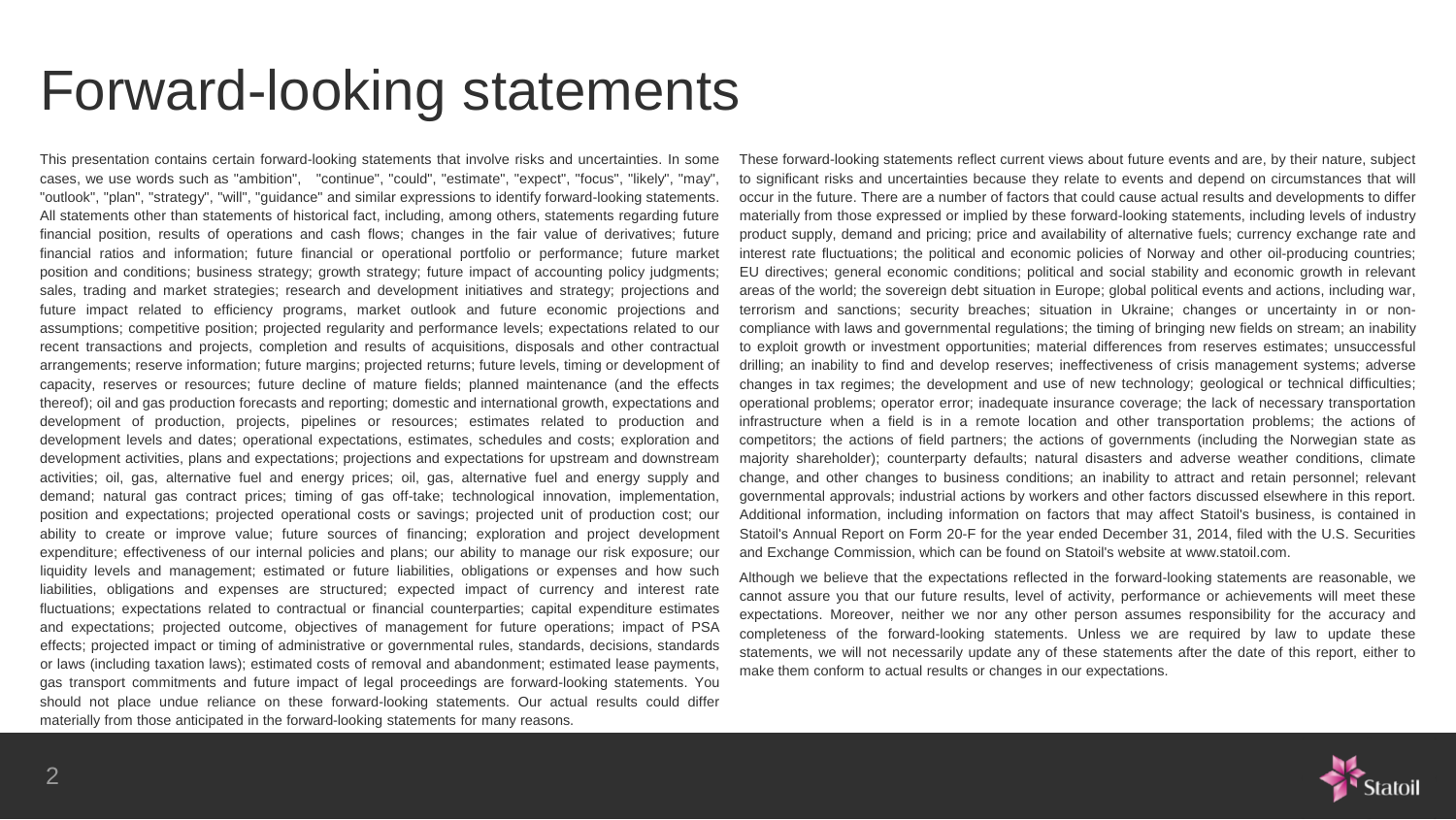

# Shaping the future of energy

Competitive at all times

Transforming the oil and gas industry Providing energy for a low carbon future

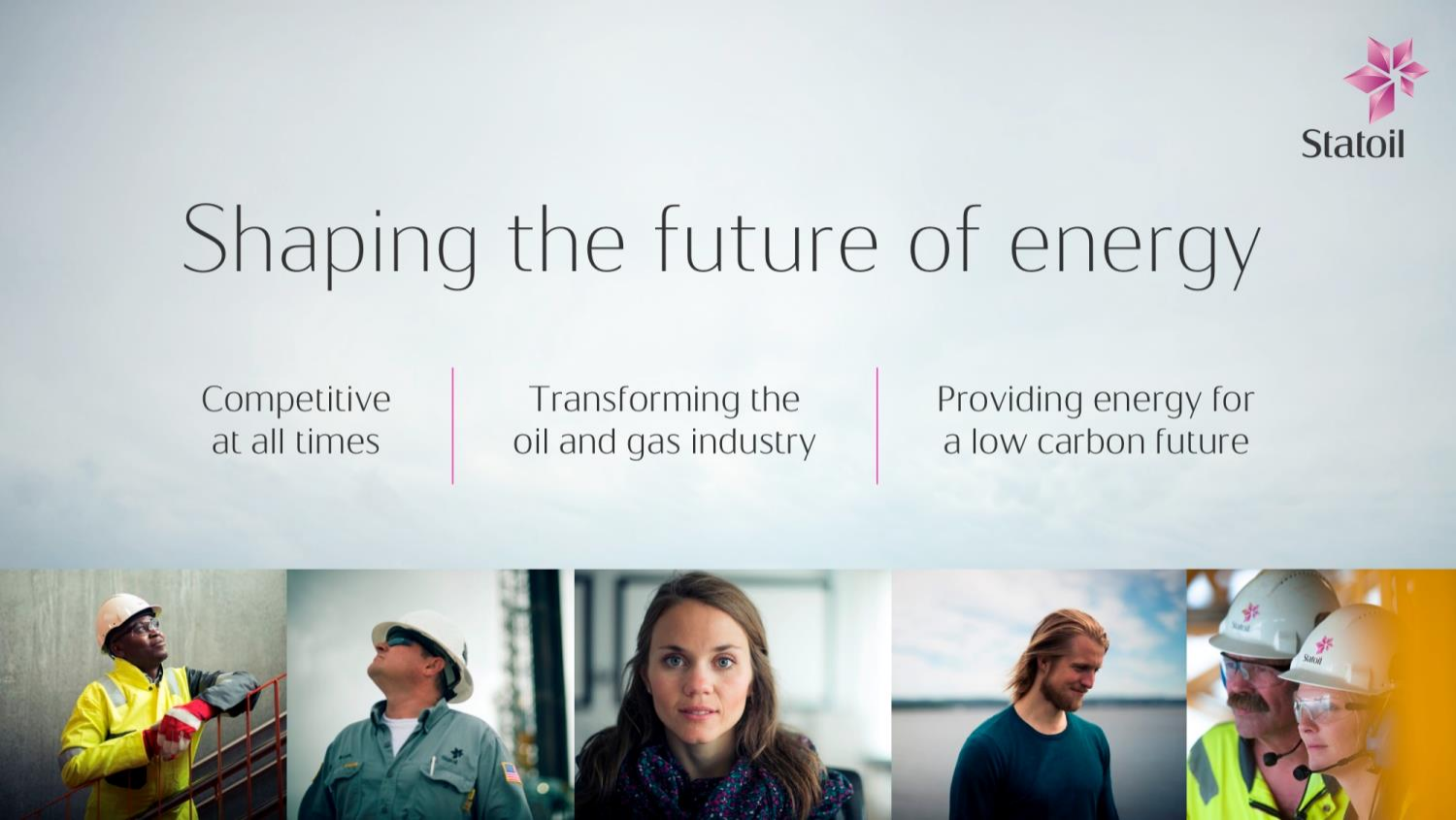### Renewables gaining across energy segments





*Source: IEA New Energy Policies scenario*

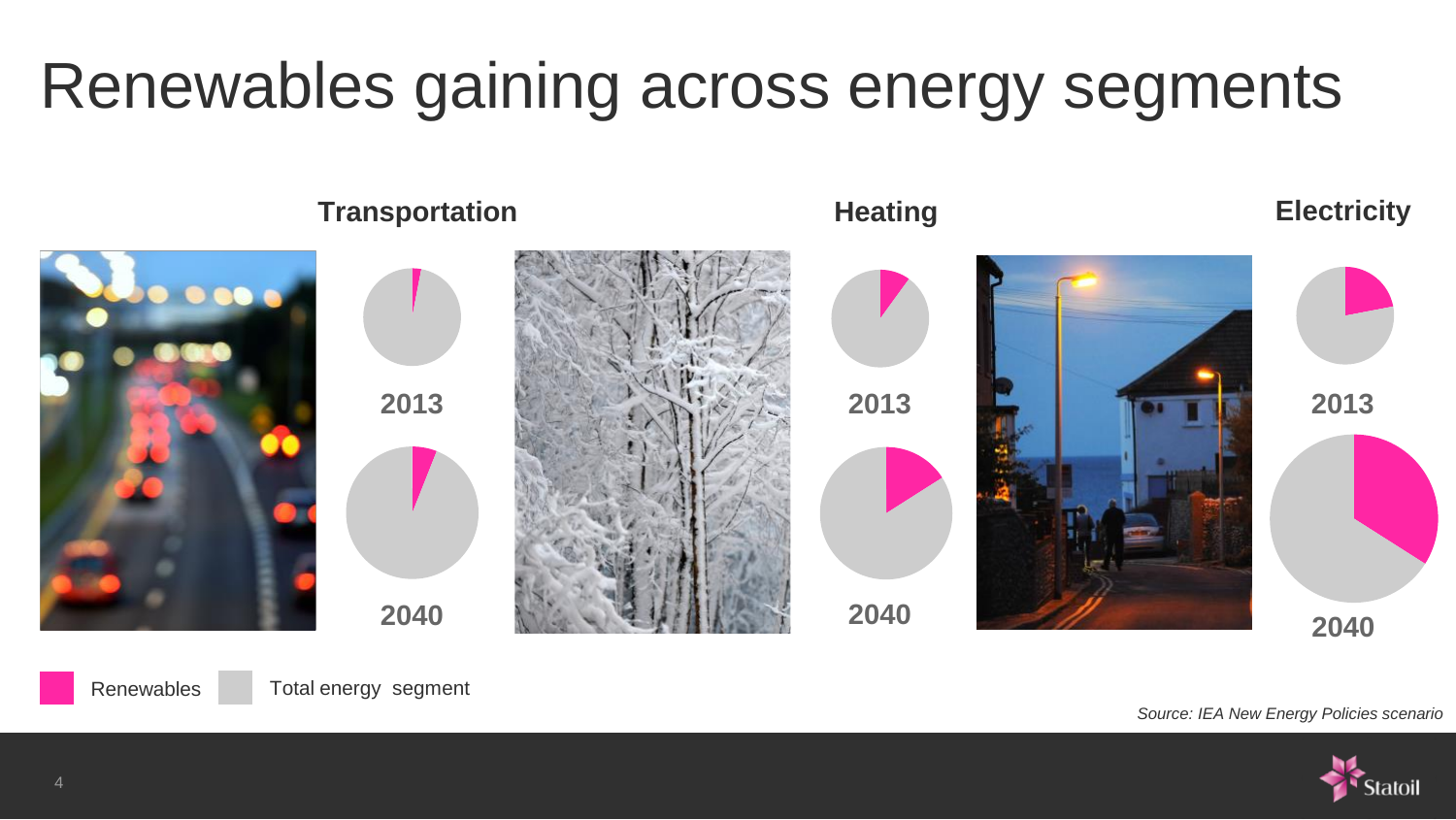### Lower costs drive strong growth in wind & solar

#### **Costs rapidly coming down**

Power, global LCOE ranges **2010 2014 2025** Comparable cost<br>of fossil fuels Comparable cost of fossil fuels **Wind Wind Solar Concenonshore offshore PV-grid trated solar**

#### **Energy generation in 2-degree scenario**

Power, thousand TWh



*Source: IRENA; Statoil analysis Source: Statoil – Energy perspectives – «Renewal» scenario*

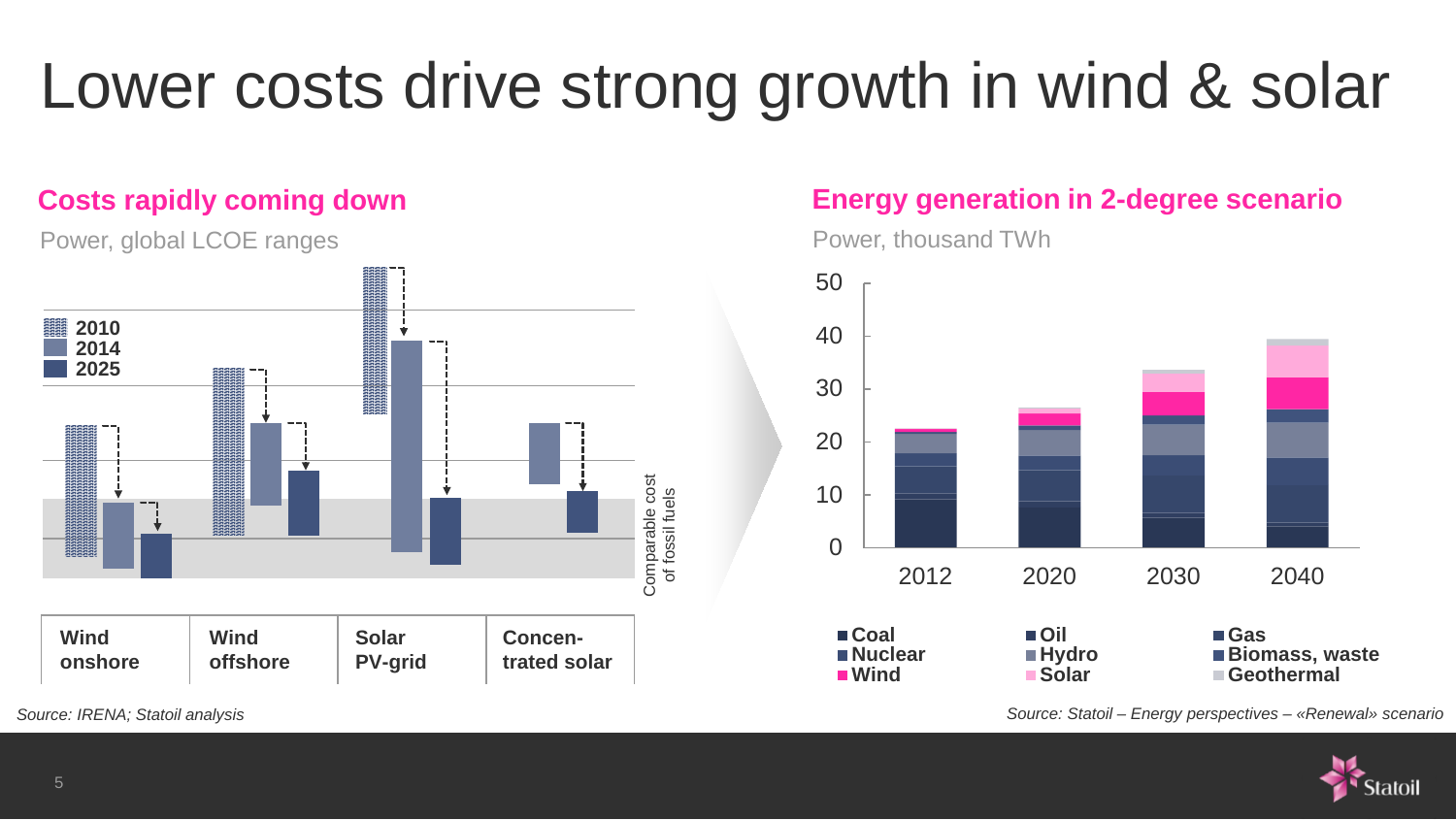### Our mandate – in a nutshell





#### Build a profitable renewables business

Develop new lower-carbon business opportunities for Statoil's core products

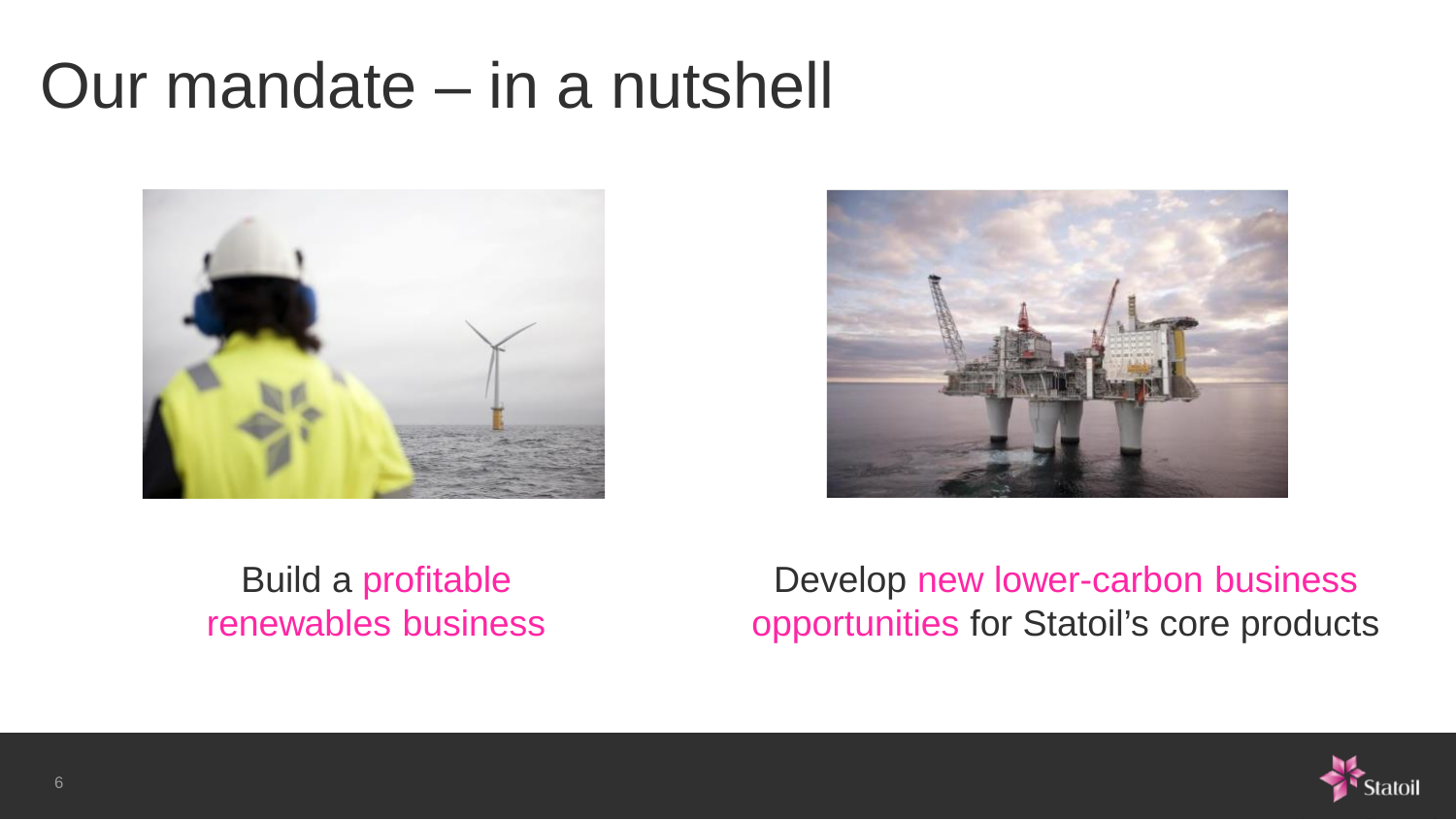### Offshore wind: Solid industrial platform



#### **750 MW in projects: Powering up to ~750.000 homes\***

2009- 2012- 2017 2017 2020-



**Hywind large scale**

**Japan**

**United States**

**North West Europe**

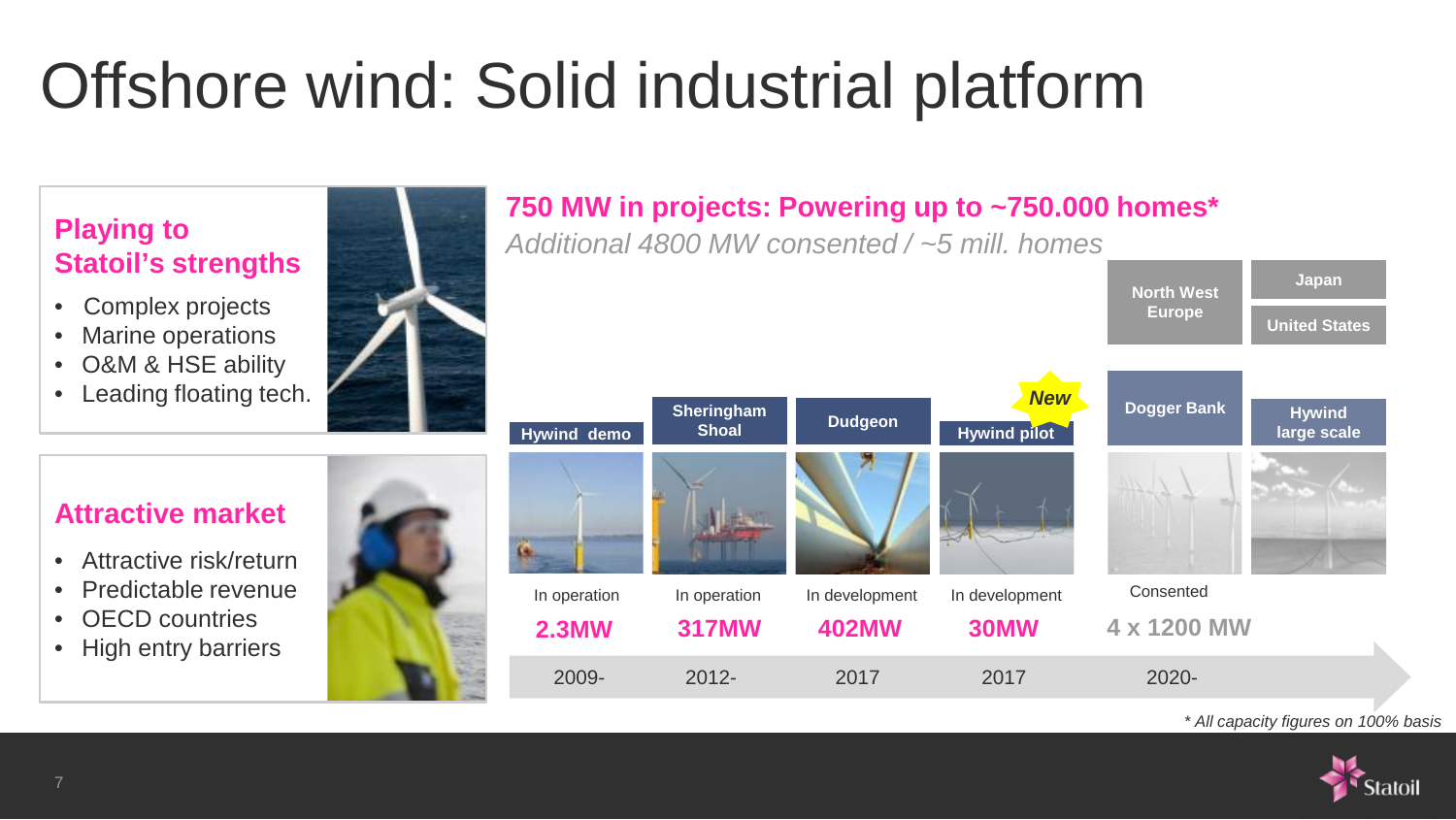### Reducing cost by 30% in large-scale project\*

#### **Dudgeon offshore wind park**

- 402 MW production capacity
- 67 turbines w/6 MW capacity: «State of the art» technology
- GBP 1.5 billion total investment sanctioned in 2014
- Offshore installation in 2016
- First electricity in 2017





#### **Roadmap to reduce costs further by 40% towards 2030**

*Cost of energy drivers – illustrative future projects*



*\* Compared to similar previous large-scale offshore wind project*

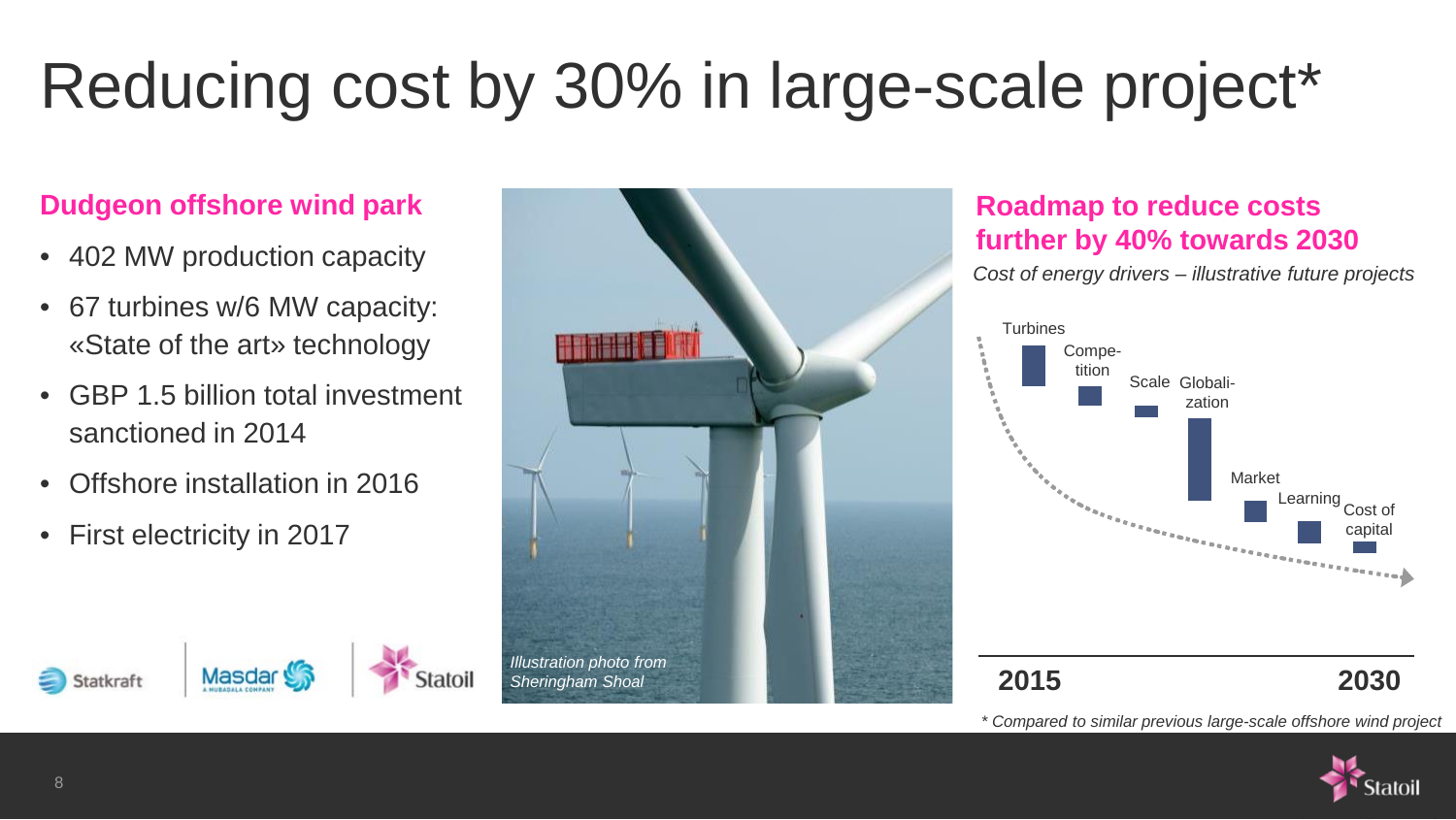### CCS: Proven technology, commerciality needed



*\* Due to preliminary conclusions regarding reservoir properties – mainly related to capacity*

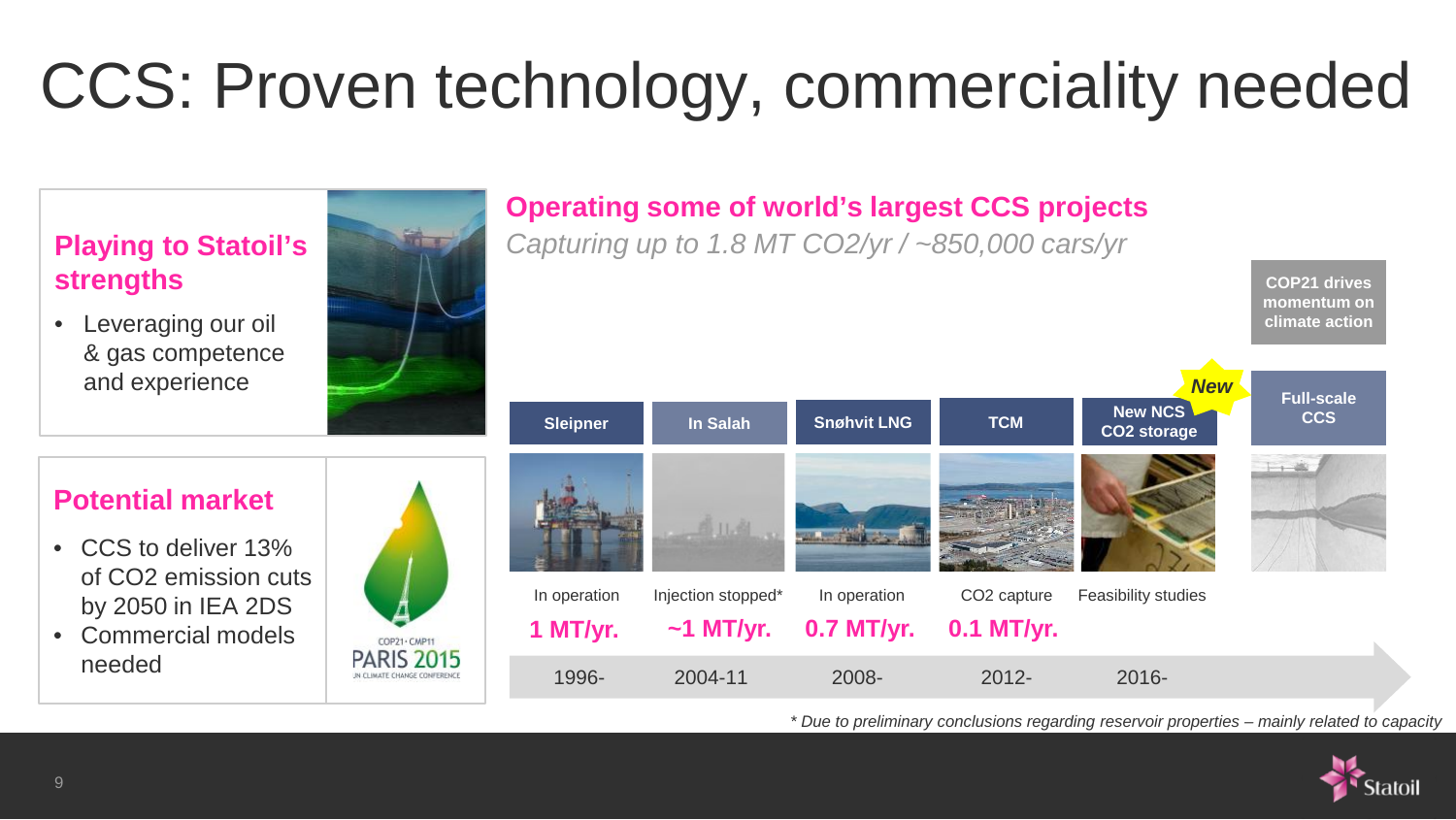### What about everything else?

#### **Taking a wide perspective**



#### **Allowing for maturity of opportunity**

Innovation watch/lab Research & development activity Venture capital investments Industry/supplier JV Business development

#### **Seeking** *solutions***, not technologies**



#### **Investing with firm capital discipline**

- **Competitiveness**: Attractive risk/returns
- **Materiality**: Potential to build scale in Statoil
- **Relevance**: Building on core competence

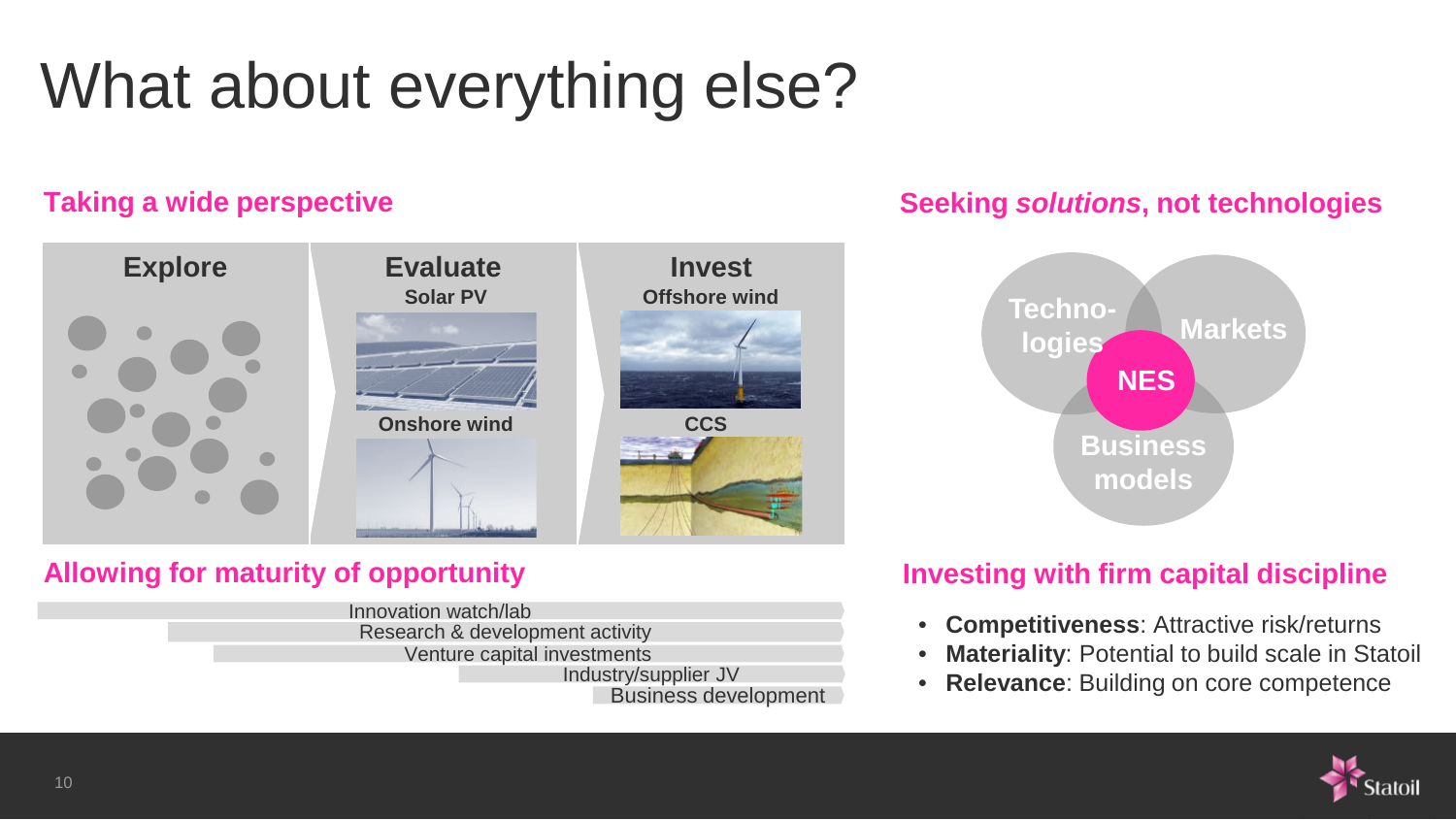### Building a new growth leg for Statoil in new energy

- Attractive business opportunities
- Strong industrial platform
- Driving profitable growth



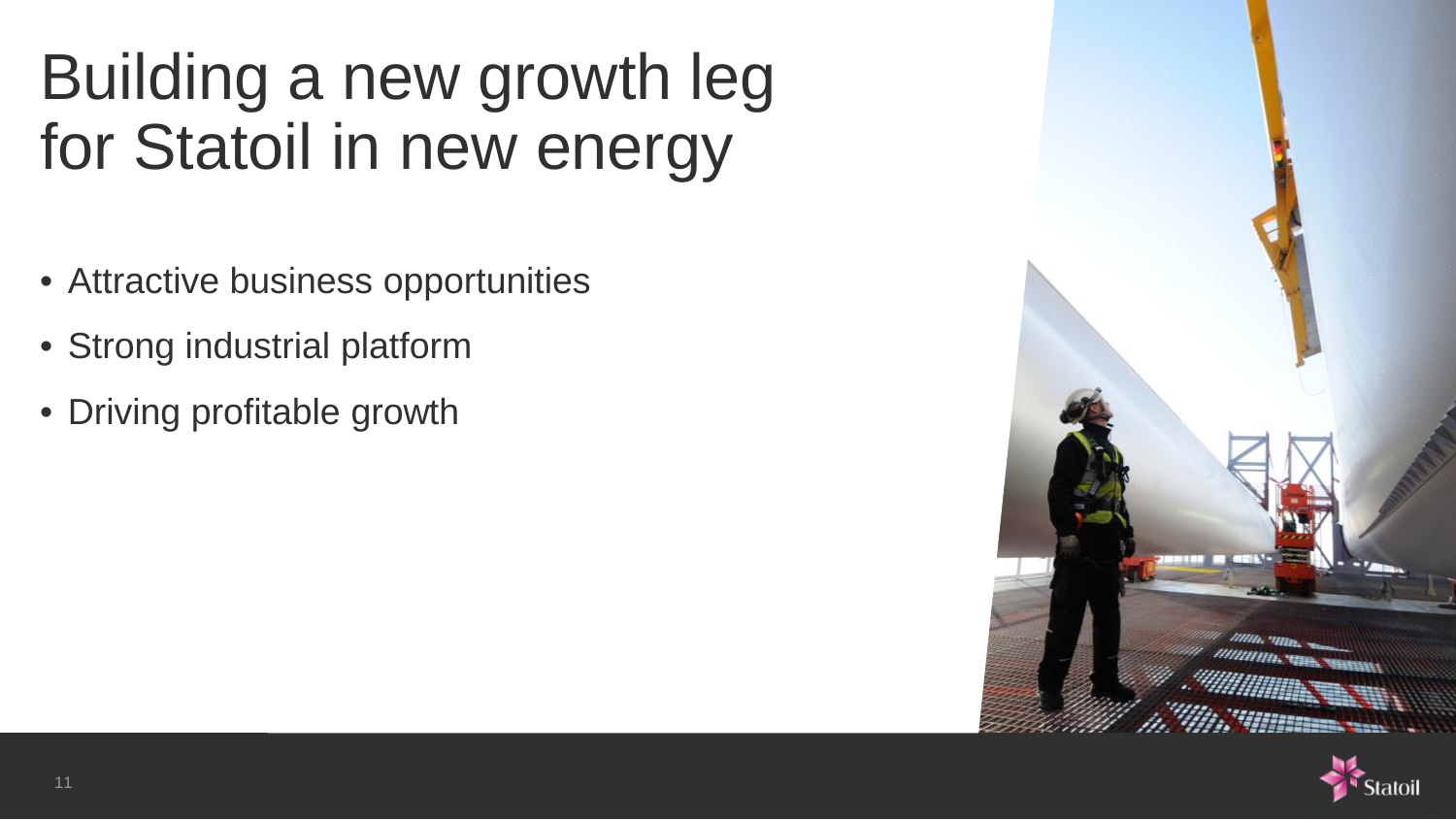## Thank you

Irene Rummelhoff EVP, New Energy Solutions

www.statoil.com